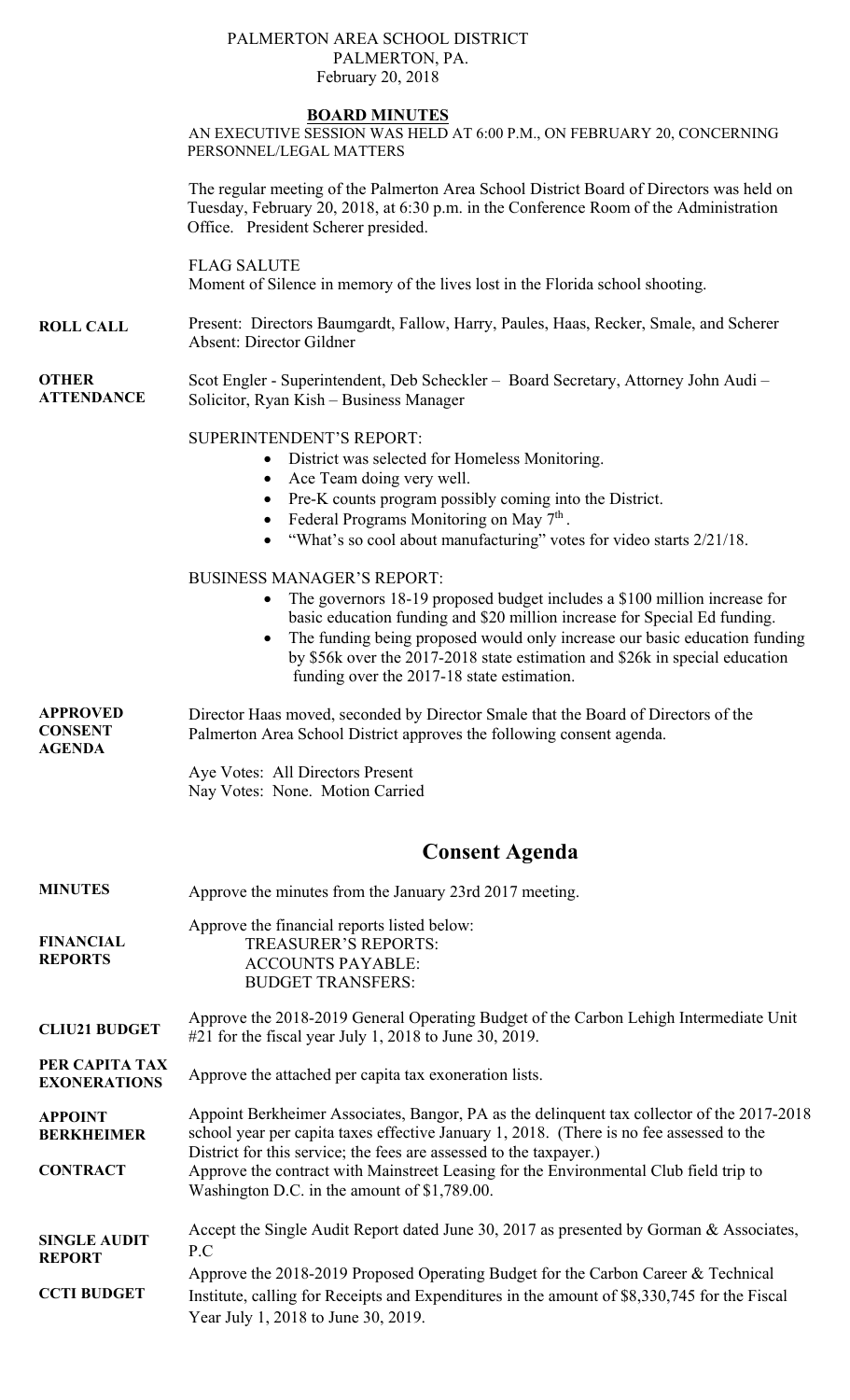February 20, 2018

**LCCC BUDGET**  Approve the 2018-2019 Operating Budget in the amount of \$170,776 and the Capital Budget in the amount of \$46,087 for the Lehigh Carbon Community College.

**GORMAN AUDIT SERVICES**  Approve the 3 year contract with Gorman & Associates, P.C. for audit services at the following rates:

| 9 BIA V TU DIG                                         |                                                                                                                                                                                                                                                                                                                                                                                                  |                                                                       | 2017-2018                            | 2018-2019                            | 2019-2020                            |  |  |
|--------------------------------------------------------|--------------------------------------------------------------------------------------------------------------------------------------------------------------------------------------------------------------------------------------------------------------------------------------------------------------------------------------------------------------------------------------------------|-----------------------------------------------------------------------|--------------------------------------|--------------------------------------|--------------------------------------|--|--|
|                                                        | Audit Fee<br>AFR Fee                                                                                                                                                                                                                                                                                                                                                                             | Single Audit Fee (if required)<br>Hourly Rate for additional services | \$21,500<br>\$2,600<br>\$900<br>\$82 | \$21,500<br>\$2,600<br>\$900<br>\$82 | \$21,500<br>\$2,600<br>\$900<br>\$82 |  |  |
| <b>TUITION RE-</b><br><b>IMBURSEMENT</b>               | Approve tuition reimbursement as submitted.                                                                                                                                                                                                                                                                                                                                                      |                                                                       |                                      |                                      |                                      |  |  |
| <b>MENTOR</b>                                          | Approve Tom Heinick as mentor for Laura Cressley for the second semester of the 2017-<br>2018 school year and the first semester of the 2018-2019 school year.                                                                                                                                                                                                                                   |                                                                       |                                      |                                      |                                      |  |  |
| <b>EXTRA-</b><br><b>CURRICULAR</b><br><b>POSITIONS</b> | Approve the following extra-curricular position changes for the 2017-2018 school year:<br>Kyle Porembo<br>MS Assistant Track Coach <sup>3</sup> / <sub>4</sub> Stipend pending contract approval<br>Randi Freed<br>MS Assistant Track Coach <sup>3</sup> /4 Stipend pending contract approval<br><b>Assistant Track Coach</b><br>$\frac{1}{2}$ Stipend pending contract approval<br>Tyrone Lewis |                                                                       |                                      |                                      |                                      |  |  |
|                                                        | Approve the following extra-curricular positions for the 2017-2018 school year:<br>Tori Gollie<br>Volunteer Softball Coach<br>Volunteer Track Coach<br>Zack Svetik                                                                                                                                                                                                                               |                                                                       |                                      |                                      |                                      |  |  |
| <b>SUB REMOVABLE</b>                                   | Remove Patrick Crowley for our substitute teacher list.                                                                                                                                                                                                                                                                                                                                          |                                                                       |                                      |                                      |                                      |  |  |
| <b>CUSTODIAN</b><br><b>APPROVALS</b>                   | Approve Joshua Gibbs as a FT custodian at \$40,141 as per the PAESPA contract, effective<br>February 21, 2018                                                                                                                                                                                                                                                                                    |                                                                       |                                      |                                      |                                      |  |  |
|                                                        | Approve Mark Benner as a PT custodian at the rate of \$13.03 as per the PAESPA contract,<br>effective February 21, 2018                                                                                                                                                                                                                                                                          |                                                                       |                                      |                                      |                                      |  |  |
| <b>SUBIA</b>                                           | Approve April Pilz as a substitute Instructional Aide at a rate of \$7.25/hour, effective<br>February 21, 2018.                                                                                                                                                                                                                                                                                  |                                                                       |                                      |                                      |                                      |  |  |
| <b>CUSTODIAN</b><br><b>APPROVAL</b>                    | Approve Chase Brown as a PT Flex Custodian at a rate of \$13.03/hour as per the PAESPA<br>contract, effective February 21, 2018.                                                                                                                                                                                                                                                                 |                                                                       |                                      |                                      |                                      |  |  |
| <b>PROGRAM OF</b><br><b>STUDIES</b>                    | Approve the 2018-2019 Program of Studies as submitted.                                                                                                                                                                                                                                                                                                                                           |                                                                       |                                      |                                      |                                      |  |  |
| <b>FIELD TRIP</b>                                      | Approve the High School Environmental Club field trip to the Washington DC Zoo on<br>Friday May 11, 2018 at the cost to the District of a substitute teacher.                                                                                                                                                                                                                                    |                                                                       |                                      |                                      |                                      |  |  |
| <b>BAYADA</b><br><b>CONTRACT</b>                       | Approve the contract with Bayada Home Health Care, Inc. for school nursing services,<br>retroactive to July 1, 2017 through June 30, 2018. (contract on file)                                                                                                                                                                                                                                    |                                                                       |                                      |                                      |                                      |  |  |
| <b>DONATION</b>                                        | Accept the donation from Aetna Foundation/Susan Jiminex in the amount of \$120.00.                                                                                                                                                                                                                                                                                                               |                                                                       |                                      |                                      |                                      |  |  |
| <b>CONTRACTS</b>                                       | Approve the Kalahari Resort – Pocono Group Rate Day Pass Request and \$200.00 deposit<br>for the Senior Class Outing.                                                                                                                                                                                                                                                                            |                                                                       |                                      |                                      |                                      |  |  |
| <b>RENTAL</b><br><b>AGREEMENT</b>                      | Approve the contract with DJ Jimbo Entertainment for the St Patrick's Day Dance on March<br>$17th$ to be paid from the HS Student Council at a cost of \$500.00<br>Approve the rental agreement with Theatre World Backdrops for the drama club, at a cost of<br>\$584.34 for the backdrop rental.                                                                                               |                                                                       |                                      |                                      |                                      |  |  |
|                                                        |                                                                                                                                                                                                                                                                                                                                                                                                  |                                                                       |                                      |                                      |                                      |  |  |

# **End of Consent Agenda**

**TAX APPEAL DENIED**  Director Haas moved, seconded by Director Baumgardt that the Board of Directors of the Palmerton Area School District approve the Tax Appeal Parcel ID 29C-33-2.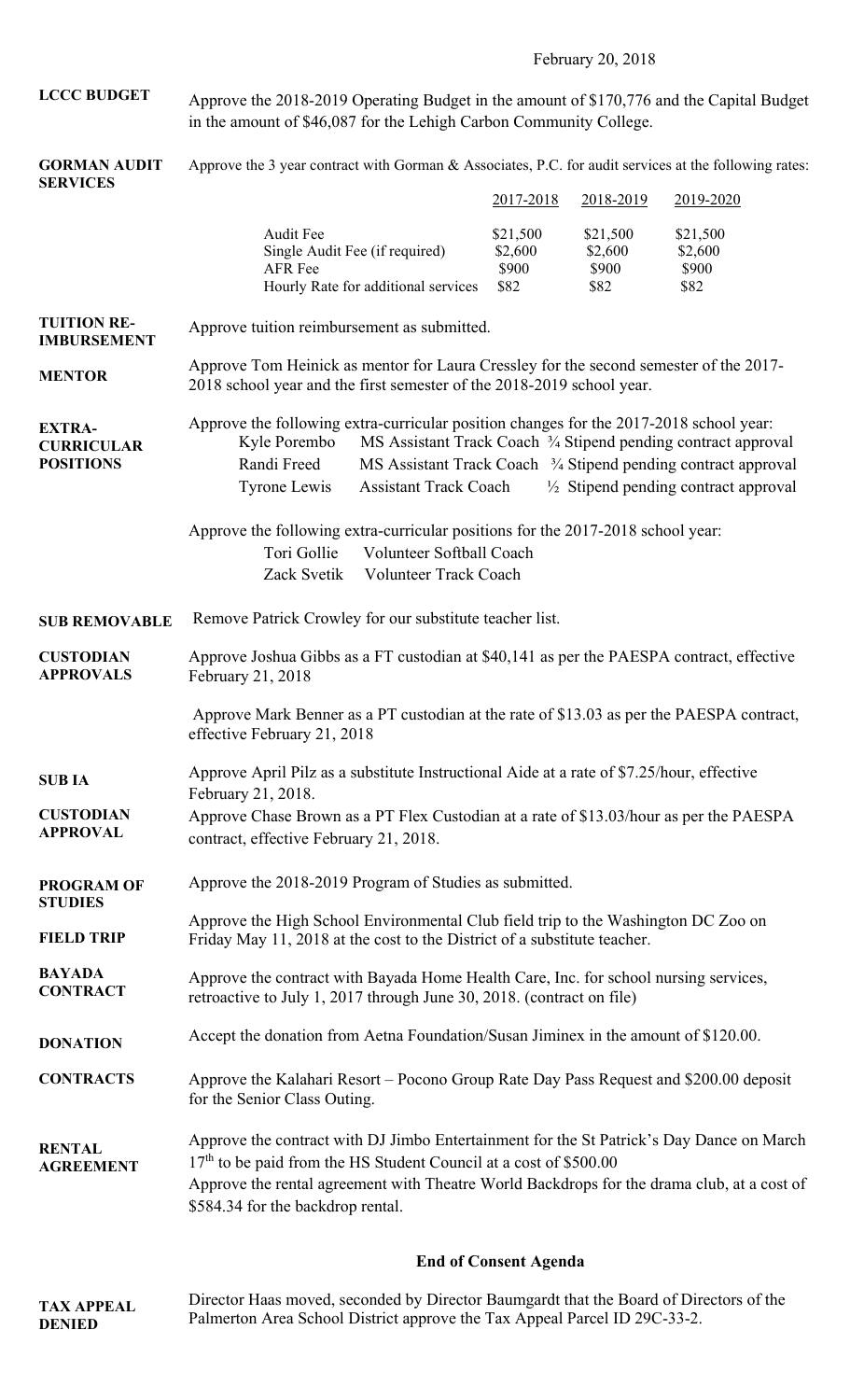## February 20, 2018

Aye Votes: Directors Baumgardt, Fallow and Haas. Nay Votes: Directors Harry, Recker, Smale, Scherer and Paules. Motion Failed

INFORMATION ITEMS: (attachments on file)

- Enrollment, January 31, 2018
- LCCC Meeting Minutes, December 7, 2017
- LCCC President's Desk, February 2018
- 2017 Delinquent Real Estate Taxes
- 2016-2017 Single Audit
- Board Summary

## PUBLIC PARTICIPATION:

Mrs. Lori Smith:

Teacher in Second grade at Towamensing

Mrs. Doris Zellers

- Questions regarding negotiations
- Asked about the locked doors at the hearing.

## Mr. Jeff Henry

Questions regarding security of the schools.

Scot Engler

Looking into School Police Department and more cameras.

## Mr. Jeff Henry

- Survey on the Supervisor at his place of employment.
- Questions about the sexual harassment policy and procedure.

## Ms. Lori Nemeth

- Stated that the hearing officer said that he didn't authorize the door to be locked at the hearing.
- Mrs. Audrey Larvey
	- Thanked the Board for approving the LCCC Budget
- Ms. Doris Zellers
	- Questioning why the doors were locked.

# FOR THE GOOD OF THE ORDER:

Sherry Haas

Question about the gates in the High School.

Kathy Fallow

Questions about policy permitting only taxpayers to speak at the meetings.

**ADJOURNMENT**  Director Haas moved, seconded by Director Baumgardt that the Board of Directors of the Palmerton Area School District adjourn the meeting at 7:13 PM.

> Aye Votes: All Directors Present Nay Votes: None. Motion Carried

> > Respectfully submitted,

 Deborah A. Scheckler Board Secretary